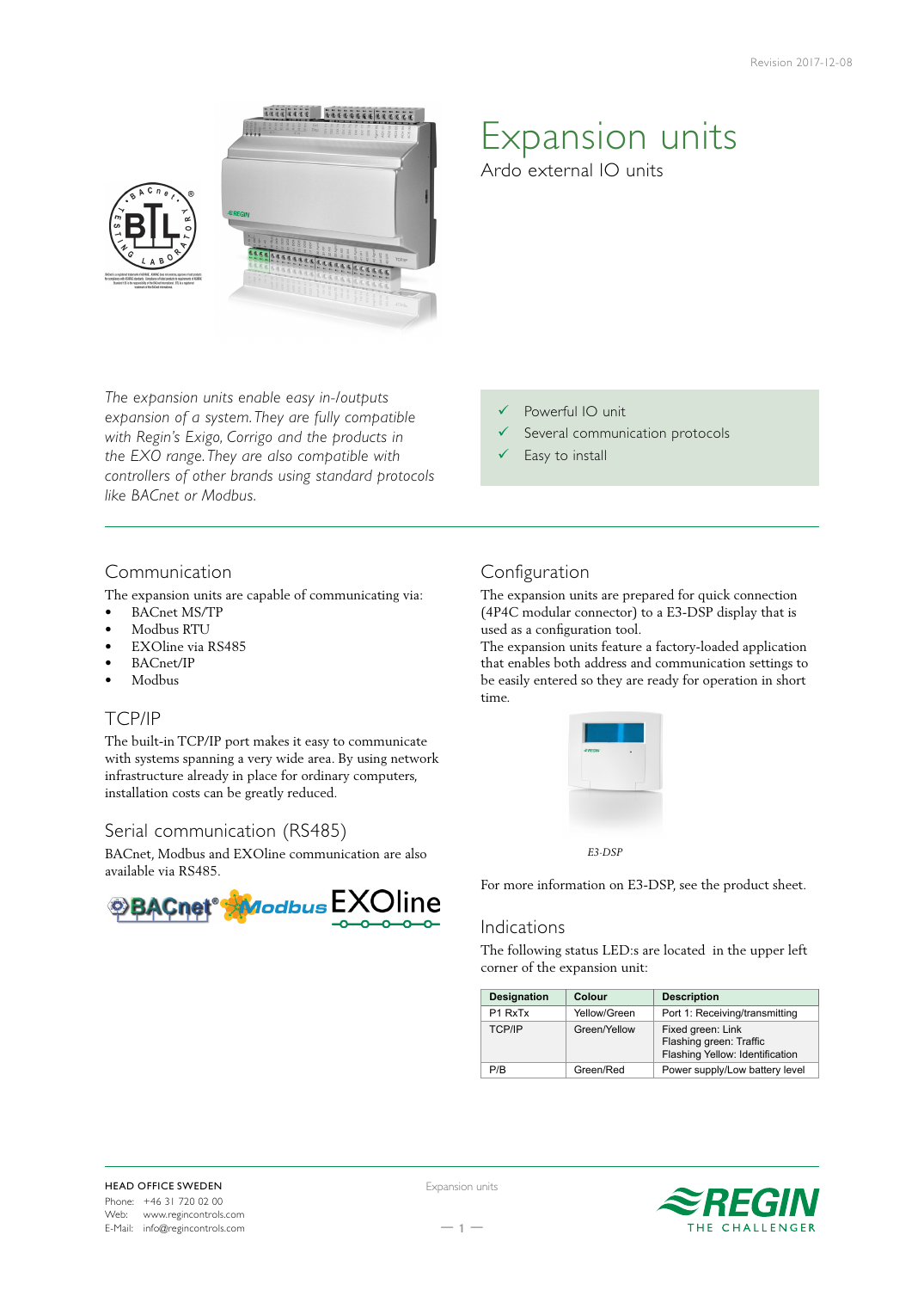## Mounting / Wiring

The expansion units can normally be mounted on a DIN-rail or, if using a mounting kit, in a front panel. The housing uses a EURO norm form factor, meaning it will fit into a standard EURO norm cabinet. The power supply terminal is green in order to avoid wiring errors.

| 1                       | G                  | Supply voltage 24 V AC or 24 V DC ±15 %,<br>50/60 Hz |  |
|-------------------------|--------------------|------------------------------------------------------|--|
| $\overline{2}$          | GO                 |                                                      |  |
| 3                       | EMI ground         |                                                      |  |
| $\overline{\mathbf{A}}$ | $+C$               | +24 V DC, reference for digital inputs DI            |  |
| 10                      | GDO                | Reference for digital outputs DO                     |  |
| 11                      | DO <sub>1</sub>    |                                                      |  |
| 12                      | DO <sub>2</sub>    |                                                      |  |
| 13                      | DO <sub>3</sub>    |                                                      |  |
| 14                      | DO <sub>4</sub>    |                                                      |  |
| 15                      | DO <sub>5</sub>    |                                                      |  |
| 16                      | DO <sub>6</sub>    |                                                      |  |
| 17                      | DO <sub>7</sub>    |                                                      |  |
| 30                      | Agnd               | Reference pole for universal inputs UI               |  |
| 31                      | AI1                |                                                      |  |
| 32                      | AI2                |                                                      |  |
| 33                      | Agnd               | Reference pole for universal inputs UI               |  |
| 34                      | A13                |                                                      |  |
| 35                      | $A$ <sub>14</sub>  |                                                      |  |
| 40                      | Agnd               | Reference pole for universal inputs UI               |  |
| 41                      | U11                |                                                      |  |
| 42                      | UI2                |                                                      |  |
| 43                      | Agnd               | Reference pole for universal inputs UI               |  |
| 44                      | U13                |                                                      |  |
| 45                      | UI4                |                                                      |  |
| <b>RJ45</b>             | <b>TCP/IP port</b> |                                                      |  |

| 50 | B               | Port 1                                 |
|----|-----------------|----------------------------------------|
| 51 | A               |                                        |
| 52 | N               |                                        |
| 53 | E               |                                        |
| 71 | DI1             |                                        |
| 72 | D <sub>12</sub> |                                        |
| 73 | D <sub>13</sub> |                                        |
| 74 | DI <sub>4</sub> |                                        |
| 75 | D <sub>15</sub> |                                        |
| 76 | DI <sub>6</sub> |                                        |
| 77 | DI <sub>7</sub> |                                        |
| 78 | D <sub>18</sub> |                                        |
| 90 | Agnd            | Reference pole for analogue outputs AO |
| 91 | AO <sub>1</sub> |                                        |
| 92 | AO <sub>2</sub> |                                        |
| 93 | AO <sub>3</sub> |                                        |
| 94 | AO <sub>4</sub> |                                        |
| 95 | AO <sub>5</sub> |                                        |



Expansion units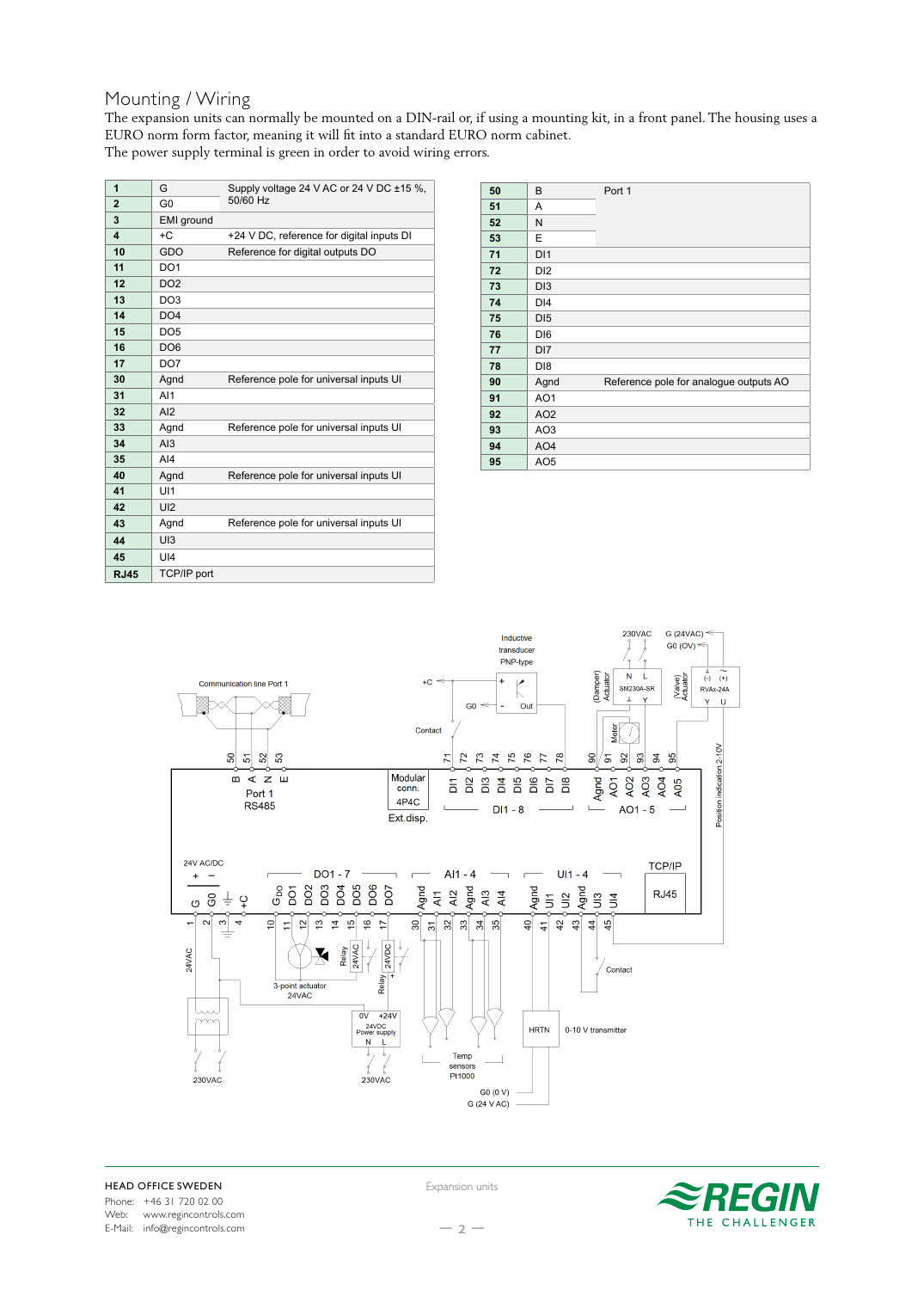# Technical data

| Supply voltage             | 24 V AC ± 15 %, 5060 Hz or 2136 V DC                                                  |
|----------------------------|---------------------------------------------------------------------------------------|
| <b>Power consumption</b>   | 5 VA                                                                                  |
| <b>Ambient temperature</b> | 050 °C                                                                                |
| Storage temperature        | $-20+70$ °C                                                                           |
| <b>Ambient humidity</b>    | Max. 95 % RH                                                                          |
| <b>Protection class</b>    | IP <sub>20</sub>                                                                      |
| <b>Connection</b>          | Disconnectable terminal strips, 4 mm <sup>2</sup>                                     |
| Memory backup              | Built-in long life battery gives long backup time of all settings including real time |
| <b>Mounting</b>            | DIN-rail or cabinet                                                                   |
| <b>Housing</b>             | Standard Euronorm (8.5 modules wide)                                                  |
| Dimensions (WxHxD)         | 149 x 121 x 60 mm                                                                     |
| <b>Battery type</b>        | CR2032 replaceable Lithium cell                                                       |
| <b>Battery life</b>        | Min. 5 years                                                                          |
| <b>Operating system</b>    | <b>EXOrealC</b>                                                                       |

# Communication ports

| <b>TCP/IP</b> | EXOline, Modbus, BACnet/IP         |
|---------------|------------------------------------|
| <b>RS485</b>  | . BACnet MS/TP<br>EXOline. Modbus. |

# Inputs

| Analogue inputs (AI)  | $0(4)$ 20 mA (requires 10 Ω or 500 Ω shunt), 010 V, 0200 mV, PT1000, Ni1000 DIN, Ni1000 L&G, 12 bit<br>resolution in the A/D conversion. |
|-----------------------|------------------------------------------------------------------------------------------------------------------------------------------|
| Digital inputs (DI)   | For potential-free contacts                                                                                                              |
| Universal inputs (UI) | Can be configured to function as either analogue input or digital input                                                                  |

# Outputs

| Analogue outputs (AO) | 010 V DC, 1 mA, short-circuit protected                           |  |
|-----------------------|-------------------------------------------------------------------|--|
| Digital outputs (DO)  | Mosfet outputs, 24 V AC or DC, 2 A continuous, Max, 8 A in total. |  |

# Models

| <b>Article</b>   | <b>TCP/IP</b> | <b>RS485</b> | <b>Display</b> | Al             | <b>DI</b> | u | AC | DC | Total I/O:s |
|------------------|---------------|--------------|----------------|----------------|-----------|---|----|----|-------------|
| IO-A15MIXW-3-BEM |               |              | External       |                |           |   |    |    | ື           |
| IO-A28MIXW-3-BEM |               |              | External       | $\overline{a}$ |           |   |    |    | 28          |

# Accessories

| <b>Article</b> | <b>Description</b>                  |
|----------------|-------------------------------------|
| E3-DSP         | External display                    |
| ESDP-K3        | 3 m cable for connecting an E3-DSP  |
| ESDP-K10       | 10 m cable for connecting an E3-DSP |

### CE

**EMC emissions and immunity standard:** This product conforms to the requirements of the EMC Directive 2014/30/EU through product standards EN 61000-6-2 and EN 61000-6-3.

**RoHS:** This product conforms to the Directive 2011/65/EU of the European Parliament and of the Council.